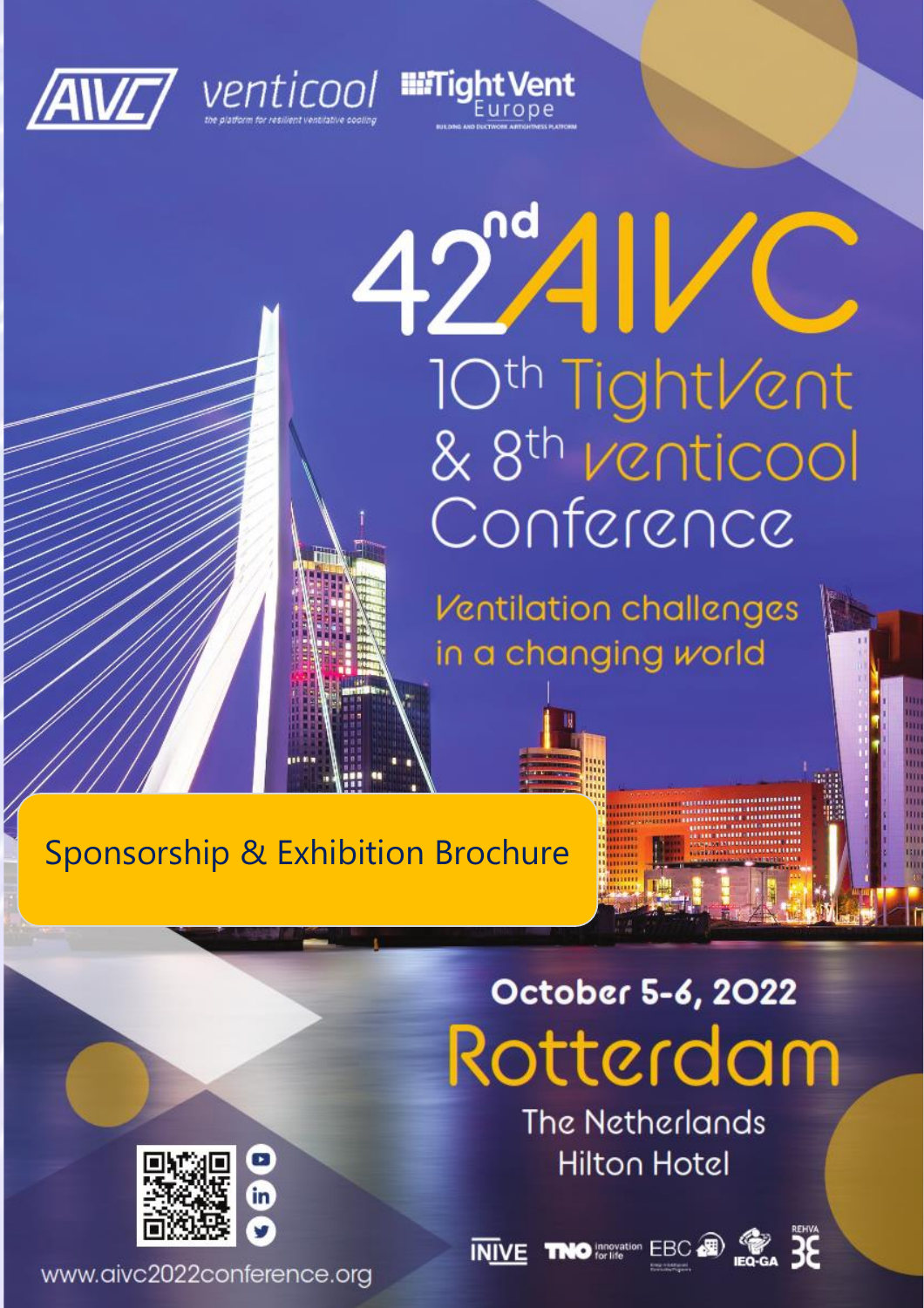# **Contents**

 $\frac{1}{2}$ 

|                                                                | Page           |
|----------------------------------------------------------------|----------------|
| <b>Conference Scope &amp; Topics</b>                           | 3              |
| <b>CONFERENCE FUND RAISING</b><br><b>Itemized Sponsorships</b> |                |
| Full page and acknowledgment in final programme                | $\overline{4}$ |
| Advertising material in Conference bags                        | $\overline{4}$ |
| Company logo on conference bags                                | 5              |
| <b>Conference Material</b>                                     | 5              |
| Company logo and link on the conference website                | 6              |
| <b>Welcome Reception</b>                                       | 6              |
| <b>Coffee Breaks</b>                                           | $\overline{7}$ |
| <b>Official Dinner</b>                                         | 7              |
| <b>Commercial Exhibition</b>                                   | 8              |
| Joining TightVent or venticool as member                       | 8              |
| <b>Application Form</b>                                        | 9              |
| <b>Payment Conditions &amp; Cancellation Policy</b>            | 11             |
| Contact us                                                     | 11             |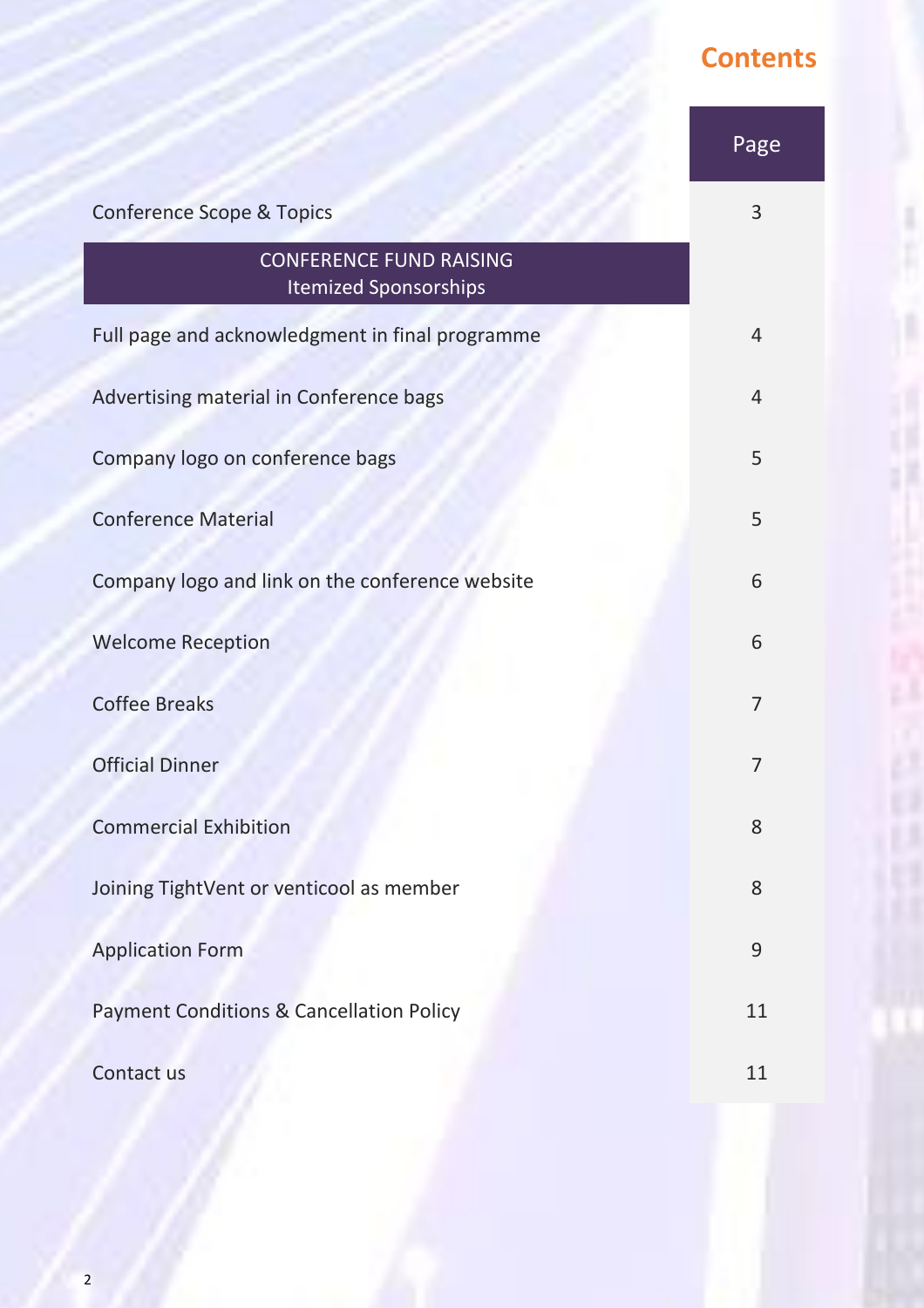More than ever in the past, climate change and the transition to carbon neutrality are at the centre of many countries´ policies and research programmes. The building sector plays a crucial role in achieving these goals, considering the carbon emissions attributed to buildings' construction and operation, and its potential for better energy performance. At the same time the COVID-19 crisis has emphasized the need to improve indoor air quality (IAQ) and ventilation in our buildings to reduce the risks of airborne virus transmission. All these challenges require a transformation of the existing building stock that at the same time achieves better IAQ and lowers environmental impact.

In 2022 the Air Infiltration and Ventilation Centre organizes its first international Conference since the beginning of the COVID-19 crisis. Therefore, the Conference organizers want to pay specific attention to the role of ventilation and infiltration in building decarbonization, and improvement of indoor air quality including epidemic preparedness. How can design, construction and renovation practices, innovative and digital technologies help in today's challenges?

This is the context defining the core theme of the joint  $42^{nd}$  AIVC,  $10^{th}$  TightVent and  $8^{th}$  venticool Conference: "Ventilation Challenges in a Changing World".

The Conference will consist of 3 parallel sessions largely devoted to:

- 1. Smart ventilation, Indoor Air Quality (IAQ) and health
- 2. Building and ductwork airtightness
- 3. Ventilative cooling Resilient cooling

### **Conference Topics**

#### **Smart ventilation, IAQ and health:**

- Role of ventilation in building decarbonization and epidemic preparedness
- Ventilation reliability: performance verification and durability
- IAQ impacts from outdoor pollutants, indoor cooking and combustion
- Combining ventilation and air cleaning for acceptable IAQ
- The role of consumer IAQ sensors
- Model based data analytics and control strategies for smart ventilation
- Building Information Modelling (BIM), Life Cycle Assessment (LCA) and ventilation systems

#### **Building and ductwork airtightness**

- Role of airtightness in building decarbonization and epidemic preparedness
- Energy and IAQ impact of envelope and ductwork leakage
- Innovative measurement and airtightness techniques
- Compliance schemes
- Long-term performance: durability of airtightness

#### **Ventilative cooling - Resilient cooling:**

- Role of ventilative and resilient cooling in building decarbonization and epidemic preparedness
- Ventilative and resilient cooling in a changing climate
- Implementation in standards, legislation, and compliance tools
- Control strategies and personal comfort control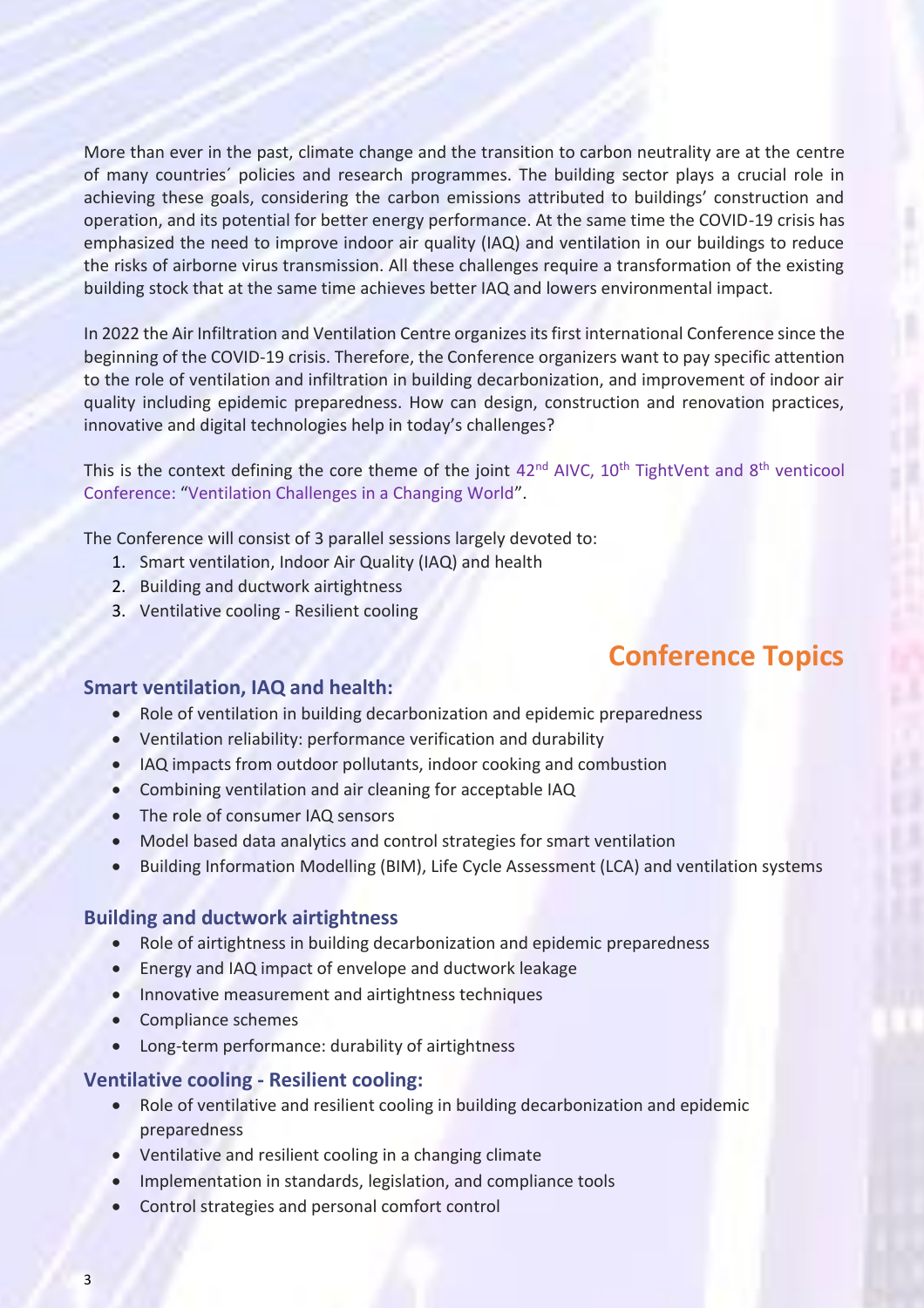## **CONFERENCE FUND RAISING Itemized Sponsorships**

#### **Conference sponsor package 01: Full page and acknowledgements in the final programme**

It will be printed in 250 copies, which will be distributed to all registered participants on-site.

#### **Sponsor's benefits:**

- − The specific full page(s) will be available for sponsor's message or advertisement
- − The sponsor's name will be acknowledged in the Final Programme and on the Conference website

#### **Sponsorship fee:**

- − **€ 1.000** front or back cover inside page
- − **€ 600** per inside page

#### **Notes:**

− This package does not include free registration or participation to the Conference.

#### **Conference sponsor package 02: Advertising material in Conference bags**

An opportunity exists for advertising material to be inserted into the Conference bag, which will be handed out to all participants. The estimated number of each insertion is 250 pieces.

#### **Sponsor's benefits:**

The sponsor's name will be acknowledged in the Final Programme and on the Conference website

#### **Sponsorship fee:**

− **€ 1.000** per insertion

#### **Notes:**

- This package does not include free registration or participation to the Conference.
- Specifications of insertion (weight, number of pages and size) should be sent to the Conference Secretariat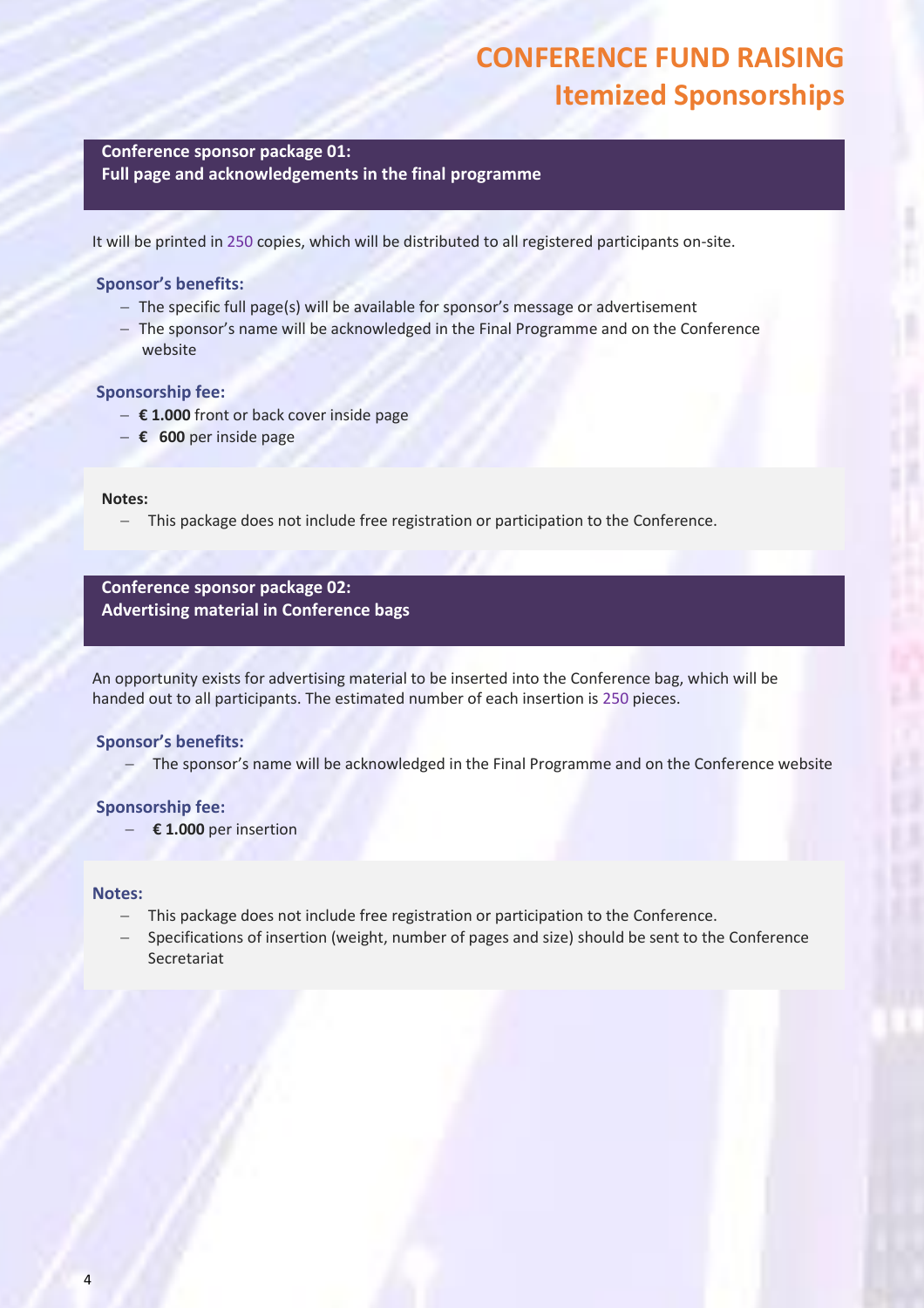#### **Conference sponsor package 03: Company logo on conference bags**

Sponsorship\* of the Conference bag is geared for a company that requires high visibility, since the company's name stands out not only at the time of the Conference but also long after the event. The estimated number is 250 pieces.

#### **Sponsor's benefits:**

- The sponsor's logo will be printed on the bag along with the Conference logo
- The sponsor's name will be acknowledged in the Final Programme and on the Conference website

#### **Sponsorship fee:**

− **€ 3.000** 

#### **Notes:**

The Conference bags may be provided by the sponsor (if they wish) under the condition that the final selection will be approved by the Organizing Committee

**Conference sponsor package 04: Conference Material**

In each participant's bag, apart from the Conference editions and insertions; there will also be placed: 1 ball pen - 1 plastic holder/lanyard - 1 notepad - 1 Conference badge The number of each item is estimated to 250 pieces

#### **Sponsor's benefits:**

- The sponsor's name will be acknowledged in the Final Programme and on the Conference website
- Company's name will be printed on the Conference notepad & ball pen along with the Conference logo (\*)

#### **Sponsorship fee:**

- 
- − **€ 600** for ball pen **€ 800** for notepad
- 
- − **€ 750** for Plastic Holder/Lanyard **€ 550** for Conference Badge

#### **Notes:**

- − The sponsor will be responsible for the cost of purchasing the pads and ball pens. The organizers are also pleased to make these arrangements on the sponsor's behalf, at their cost. The final selection will be approved by the Organizing Committee
- This package does not include free registration or participation to the Conference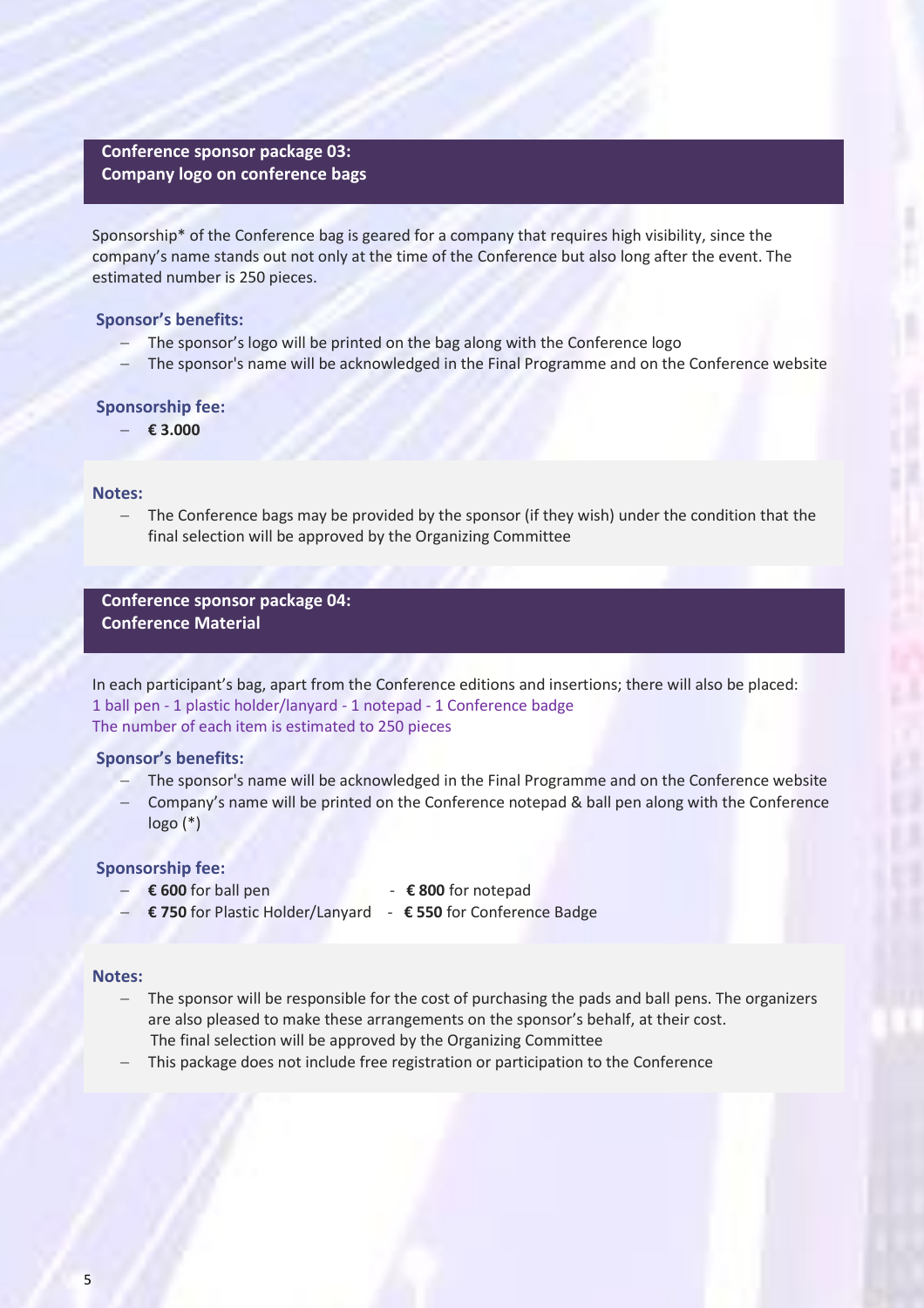#### **Conference sponsor package 05: Company logo and link on the conference website**

Effective signage/promotion is key to success of a Conference and is constantly, referred to by delegates. This is an excellent opportunity for high visibility of the company's name and link through the official website of the Conference [https://www.aivc2022conference.org](https://www.aivc2022conference.org/)  Logo will appear on a designated area on the website

#### **Sponsor's benefits:**

The sponsor's name will be acknowledged in the Final Programme and on the Conference website: logo & link will remain at the conference official website till hosting period ends (appx 2 years)

#### **Sponsorship fee:**

− **€ 500** 

#### **Notes:**

− This package does not include free registration or participation to the Conference

#### **Conference sponsor package 06: Welcome Reception**

The Welcome Reception will be attended by all registered delegates.

#### **Sponsor's benefits:**

- The sponsor's name will be acknowledged in the Final Programme and on the Conference website
- The sponsor can place at the Welcome Reception cocktail area, advertising banners, flags and napkins with the company's logo (the cost for the creation & production of those materials is not included in the sponsorship fee)

#### **Sponsorship fee:**

− **€ 2.000** 

#### **Notes:**

− This package does not include free registration or participation to the Conference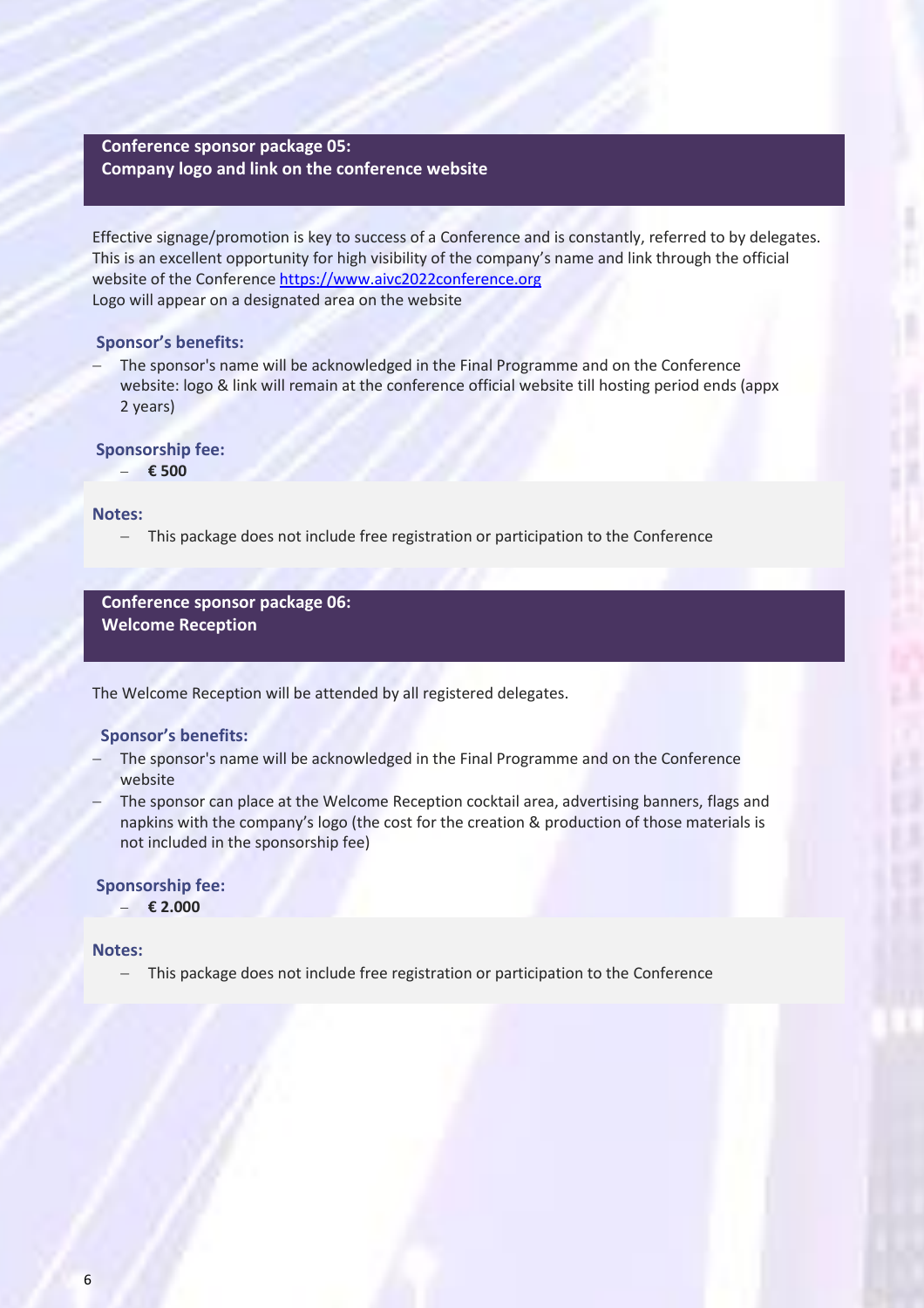#### **Conference sponsor package 07: Coffee Breaks**

#### **Sponsor's benefits:**

- The sponsor's name will be acknowledged in the Final Programme and on the Conference website
- The sponsor can place at the Coffee Break area, advertising banners, flags and napkins with the company's logo (the cost for the creation & production of those materials is not included in the sponsorship fee)

#### **Sponsorship fee:**

− **€ 600** per coffee break

#### **Notes:**

− This package does not include free registration or participation to the Conference

**Conference sponsor package 08: Gala Dinner**

The Gala Dinner will take place at the New York restaurant and will be optional for all registered delegates.

#### **Sponsor's benefits:**

- The sponsor's name will be acknowledged in the Final Programme and on the Conference website
- − The sponsor can place at the Official Dinner area, advertising banners, flags and napkins with the company's logo (the cost for the creation & production of those materials is not included in the sponsorship fee)

#### **Sponsorship fee:**

− **€ 2.000**

#### **Notes:**

This package does not include free registration or participation to the Conference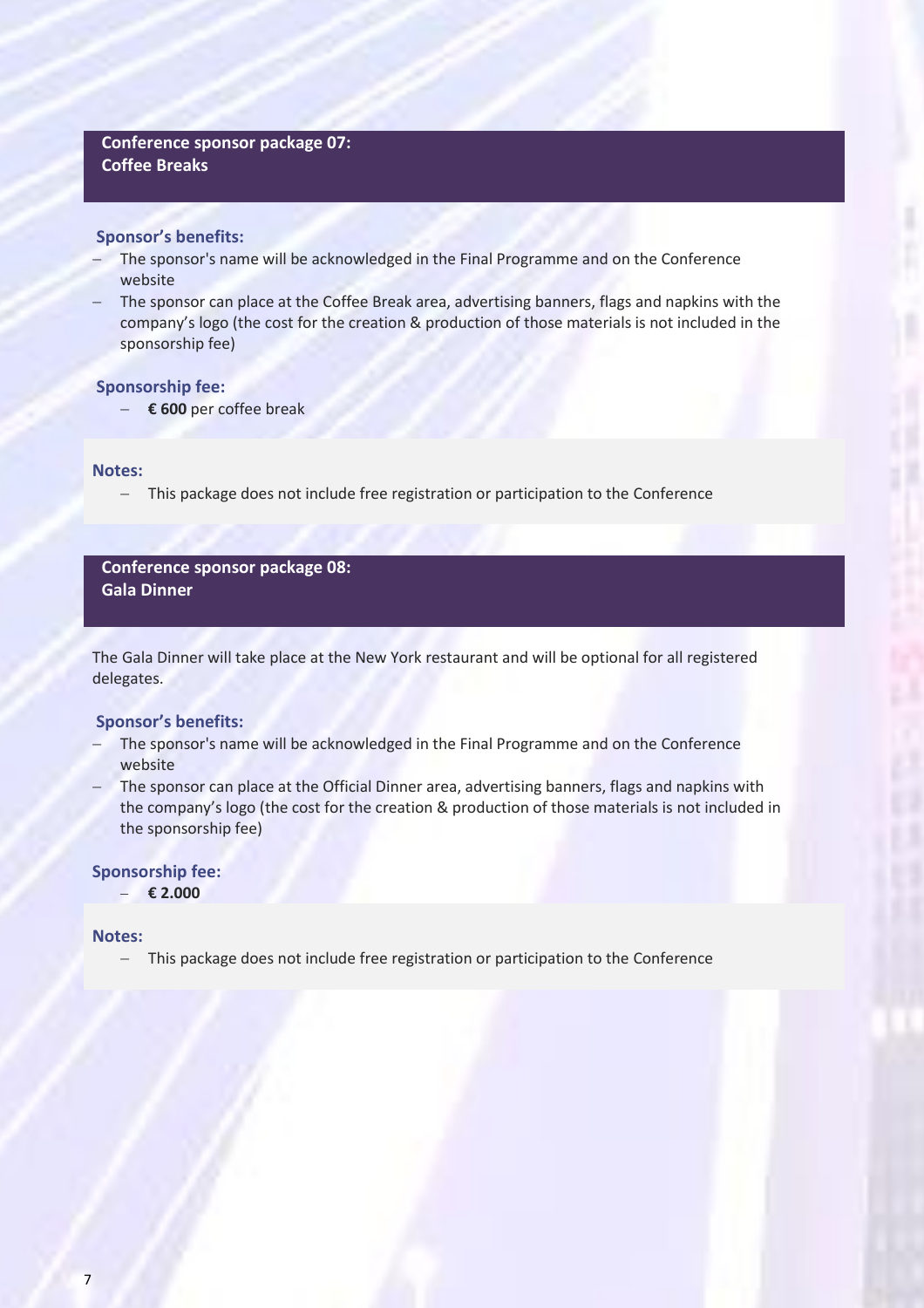#### **Conference sponsor package 09: Commercial Exhibition**

The exhibition will be located at the Congress Venue. The Conference Programme will be structured to maximize the opportunity for delegates to visit the commercial exhibition.

#### **Sponsor's benefits:**

- The sponsor's name will be acknowledged in the Final Programme and on the Conference website
- Free participation for 1 person to the commercial exhibition, coffee breaks and lunches

#### **Please note the following:**

Space will be confirmed based on the date of receiving the request, after the priority of selection.

#### **Exhibition Cost:**

− Typical floor space: 9m2 (3x3): **€ 1.500 The floor space includes:** One (1) power socket (500W), One (1) table and two (2) chairs

#### **Notes:**

This package does not include free registration or participation to the Conference

**Conference sponsor package 10: Joining TightVent or venticool as member**

TightVent and venticool Gold and Diamond partners are automatically Conference sponsors and entitled to insertions in Conference bags and a commercial exhibition (package 02 and 09). TightVent Silver Partners are entitled to package 02.

Let us know if you are interested in joining TightVent or venticool

#### **Notes:**

- − This package may include free registration or participation to the Conference
- − "90 seconds industry presentations": The duration of the presentation will be strictly limited to 90 seconds. There are no specific requirements related to the type of presentation to be given. The sponsor is free to choose between e.g., video, slideshow, speech/no visual support etc.

#### **Important Note**

(VAT) is not included in the above indicated rates For Companies member of VIES System VAT does not apply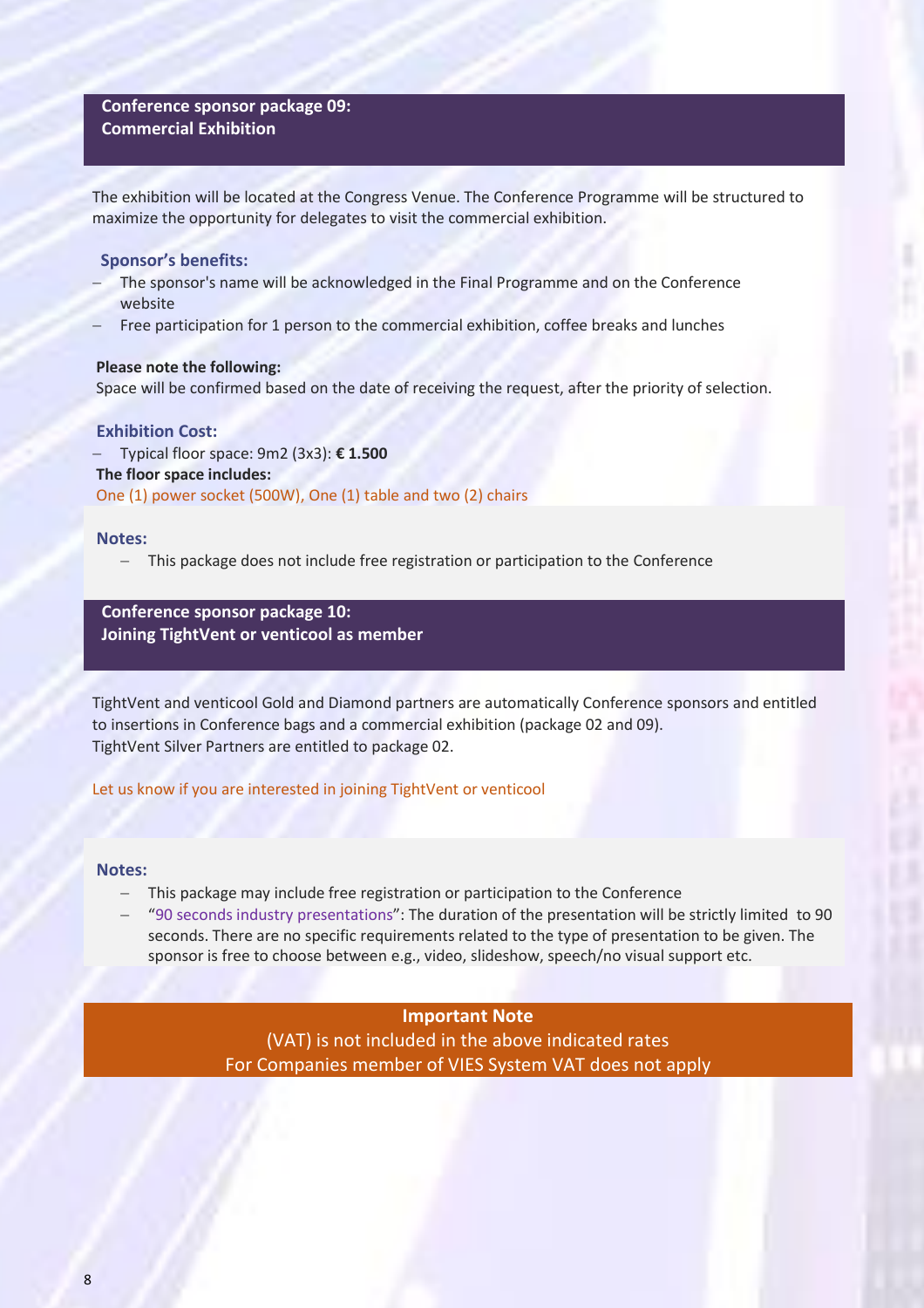# **APPLICATION FORM**

Please send Request Form to [secretariat@aivc2022conference.org](mailto:secretariat@aivc2022conference.org)

# COMPANY DETAILS COMPANY'S NAME ADDRESS **CITY COUNTRY** ZIP CODE TELEPHONE FAX EMAIL TAX REG. No CONTACT PERSON POSITION

DATE: ……………………………. SIGNATURE: …………………………….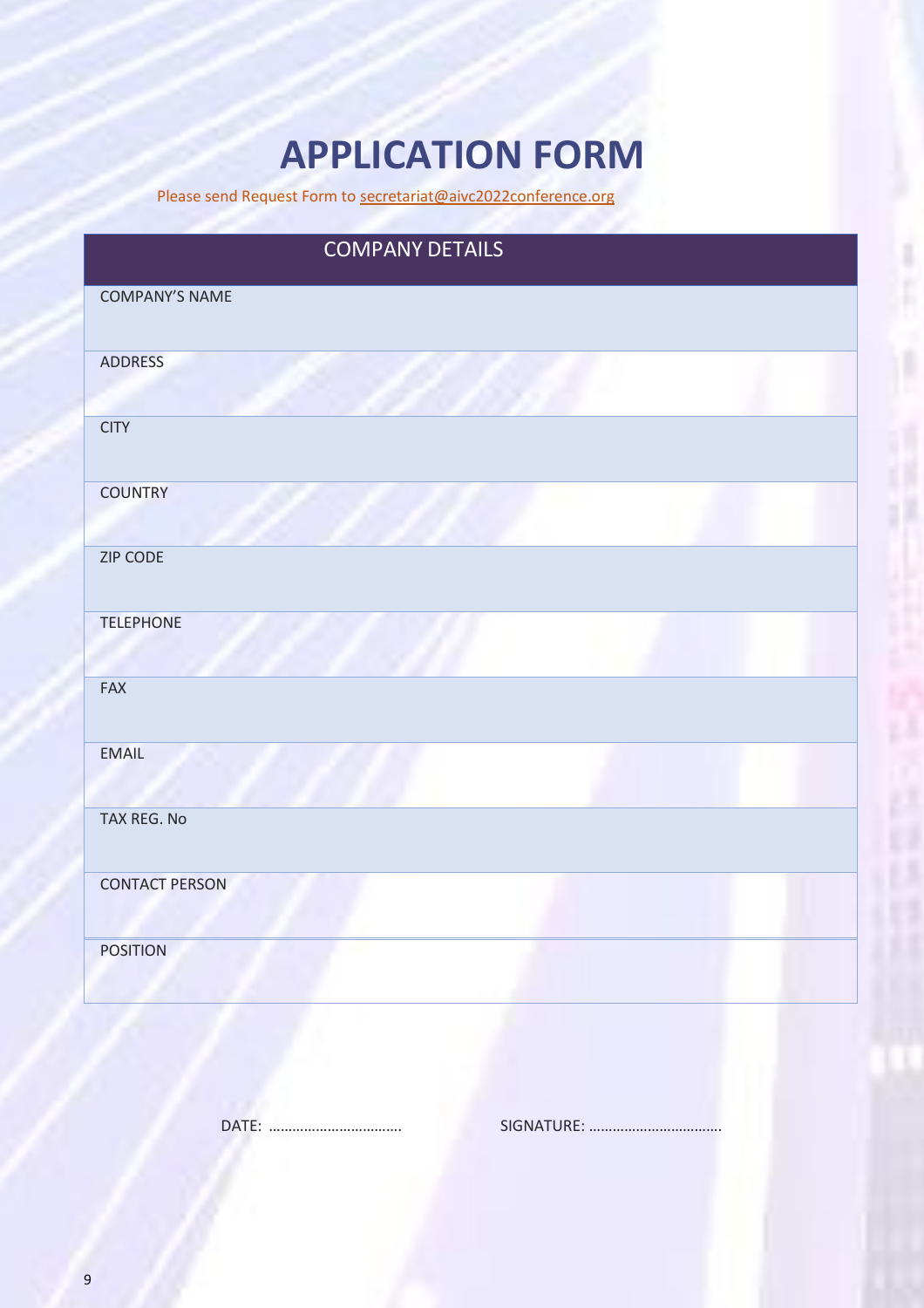# Our company is interested in sponsoring the following:

| Conference Sponsor Package    | Description                                                                                                                |
|-------------------------------|----------------------------------------------------------------------------------------------------------------------------|
| Conference Sponsor Package 01 | Front cover inside page<br>□ Back cover inside page<br>$\square$ Inside page                                               |
| Conference Sponsor Package 02 | $\Box$                                                                                                                     |
| Conference Sponsor Package 03 | $\Box$ to provide $\Box$ to sponsor                                                                                        |
| Conference Sponsor Package 04 | $\Box$ to provide $\Box$ to sponsor<br>$\Box$ Ball pen<br>$\Box$ Notepad<br>□ Plastic Holder/Lanyard<br>□ Conference Badge |
| Conference Sponsor Package 05 | $\Box$                                                                                                                     |
| Conference Sponsor Package 06 | $\Box$                                                                                                                     |
| Conference Sponsor Package 07 | $\Box$                                                                                                                     |
| Conference Sponsor Package 08 | $\Box$                                                                                                                     |
| Conference Sponsor Package 09 | Total requested area  m <sup>2</sup><br>□ Option (space only)                                                              |